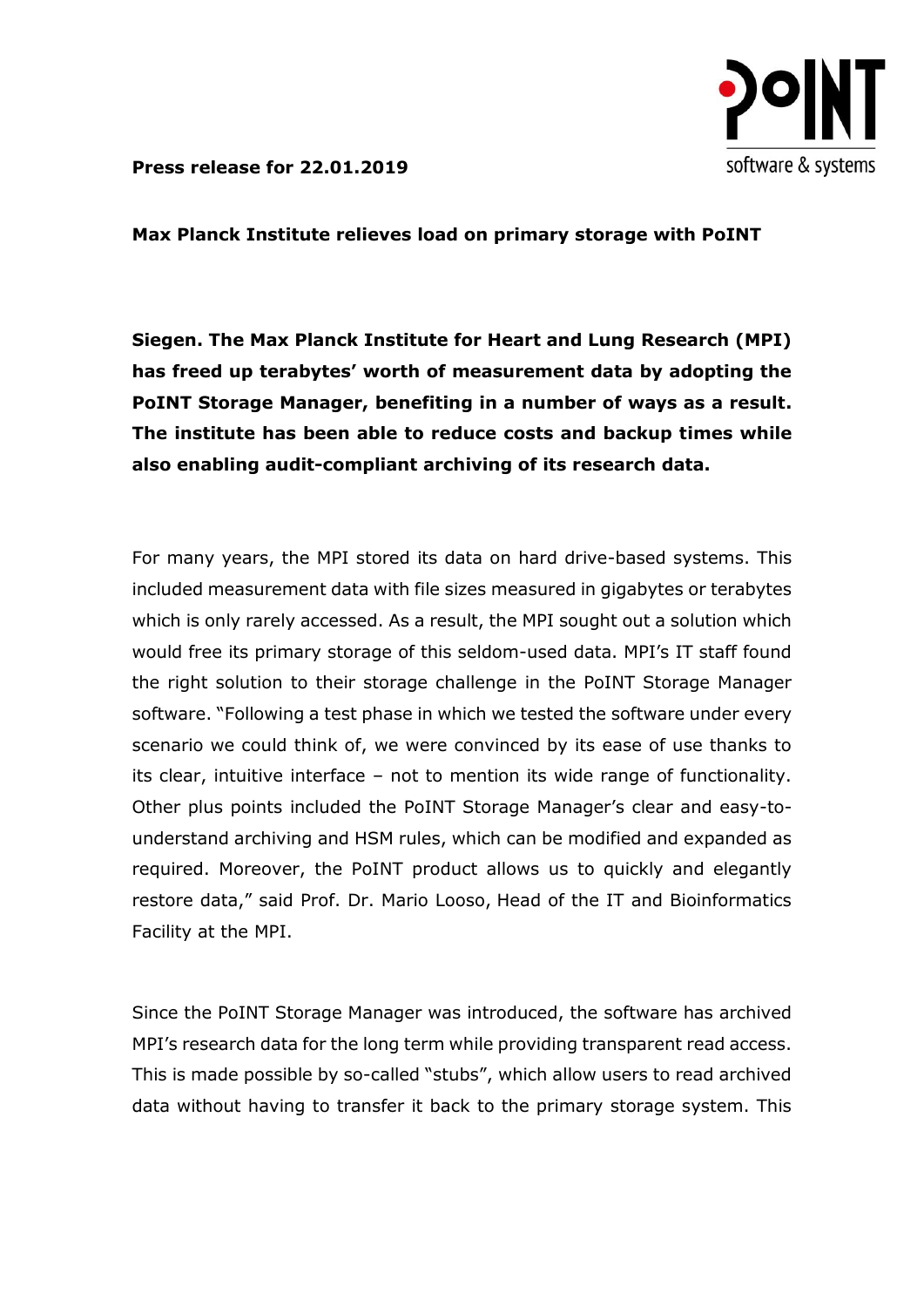

function allows the PoINT Storage Manager to free up inactive data, enabling full backups within the MPI's desired time window.

"We see this mature software as a long-term, future-proof solution which gives us flexibility despite rising volumes of data," said Prof. Dr. Mario Looso, summing up the results. We are very pleased with both the product and the service we received. PoINT meets all of our requirements in full."

For more information, visit [www.point.de.](https://www.point.de/)



© PoINT Software & Systems GmbH

*MPI uses PoINT Storage Manager for HSM/ILM*